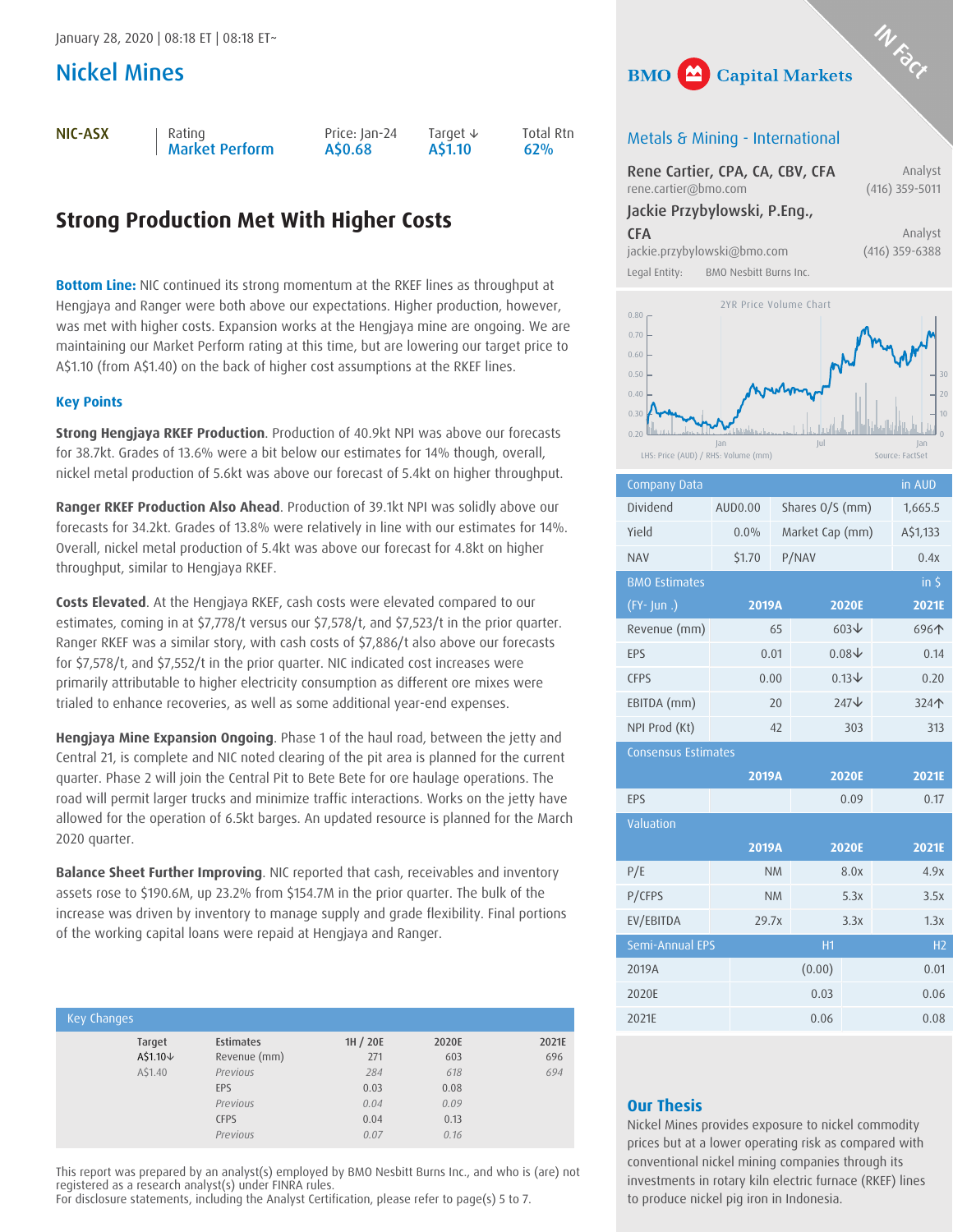

#### Nickel Mines - Block Summary Model

| <b>Income Statement</b>    | 2019A            | 2020E          | 2021E          |
|----------------------------|------------------|----------------|----------------|
| <b>Total Revenues</b>      | 65               | 603            | 696            |
| Cost of Sales              | 43               | 351            | 367            |
| <b>DD&amp;A</b>            | $\overline{7}$   | 21             | 32             |
| <b>SG&amp;A</b>            | $\overline{4}$   | $\overline{4}$ | $\overline{4}$ |
| Interest Expense           | $\boldsymbol{0}$ | 5              | 5              |
| Adjusted Net Income        | $\overline{7}$   | 141            | 231            |
| Adjusted EPS               | $\boldsymbol{0}$ | $\overline{0}$ | $\overline{0}$ |
| EBITDA                     | 20               | 247            | 324            |
| <b>Cash Flow Statement</b> | 2019A            | 2020E          | 2021E          |
| Operating Cash Flow        | $\overline{4}$   | 215            | 328            |
| Investing Cash Flow        | (141)            | (259)          | (2)            |
| Financing Cash Flow        | 186              | 29             | (81)           |
| Change in Cash             | 48               | (14)           | 245            |
| Beg Cash Balance           | $\mathbf{1}$     | 49             | 35             |
| Ending Cash Balance        | 49               | 35             | 280            |
| Free Cash Flow             | (135)            | (43)           | 325            |
| <b>Balance Sheet</b>       | 2019A            | 2020E          | 2021E          |
| Cash & Equivalents         | 49               | 35             | 280            |
| <b>Total Assets</b>        | 532              | 756            | 971            |
| Long-Term Debt             | $\overline{0}$   | 49             | 28             |
| ND/EBITDA                  | (2.2)x           | 0.1x           | (0.7)x         |
| <b>Total Liabilities</b>   | 77               | 104            | 88             |
| Total Shareholders' Equity | 455              | 652            | 884            |
| Net Debt                   | (45)             | 30             | (231)          |
| <b>Production</b>          | 2019A            | 2020E          | 2021E          |
| NPI Production (Kt)        | 42               | 307            | 310            |
| Nickel Price (US\$/lb)     | 5.60             | 6.92           | 6.97           |

Source: BMO Capital Markets, Company Reports

**New Scenarios** 

## Valuation

We value Nickel Mines shares using a 75% weighting of a 0.7x multiple to our NAV and a 25% weighting of a 4.0x EV/ EBITDA multiple to our NTM EBITDA.

## Upside Scenario AUD1.60

Our upside scenario share price is based on a 50% increase to our NAV and EV/EBITDA multiples.

#### Downside Scenario AUD0.40

Our downside scenario share price is based on a 50% decrease to our NAV and EV/EBITDA multiples.



## Key Catalysts

Ramp-up of the RKEF lines to full production run rate, cost savings through road haulage, selling limonite ore to nearby HPAL, higher equity participation in existing RKEF, equity participation in new RKEF lines.

## Company Description

Nickel Mines mines nickel laterite ore and produces nickel pig iron through RKEF lines in Indonesia.







[NIC-ASX](https://research-ca.bmocapitalmarkets.com/Member/Home/nbresearch.aspx?Ticker=NIC=AU) Research

[Glossary](https://research-ca.bmocapitalmarkets.com/documents/9C38BC5D-6EE9-4359-A0FD-43B5B0459AA8.PDF?) C[ompan](https://research-ca.bmocapitalmarkets.com/Member/CNM/ShowModel.aspx?TC=EQ&TK=NIC=AU@CA)y Models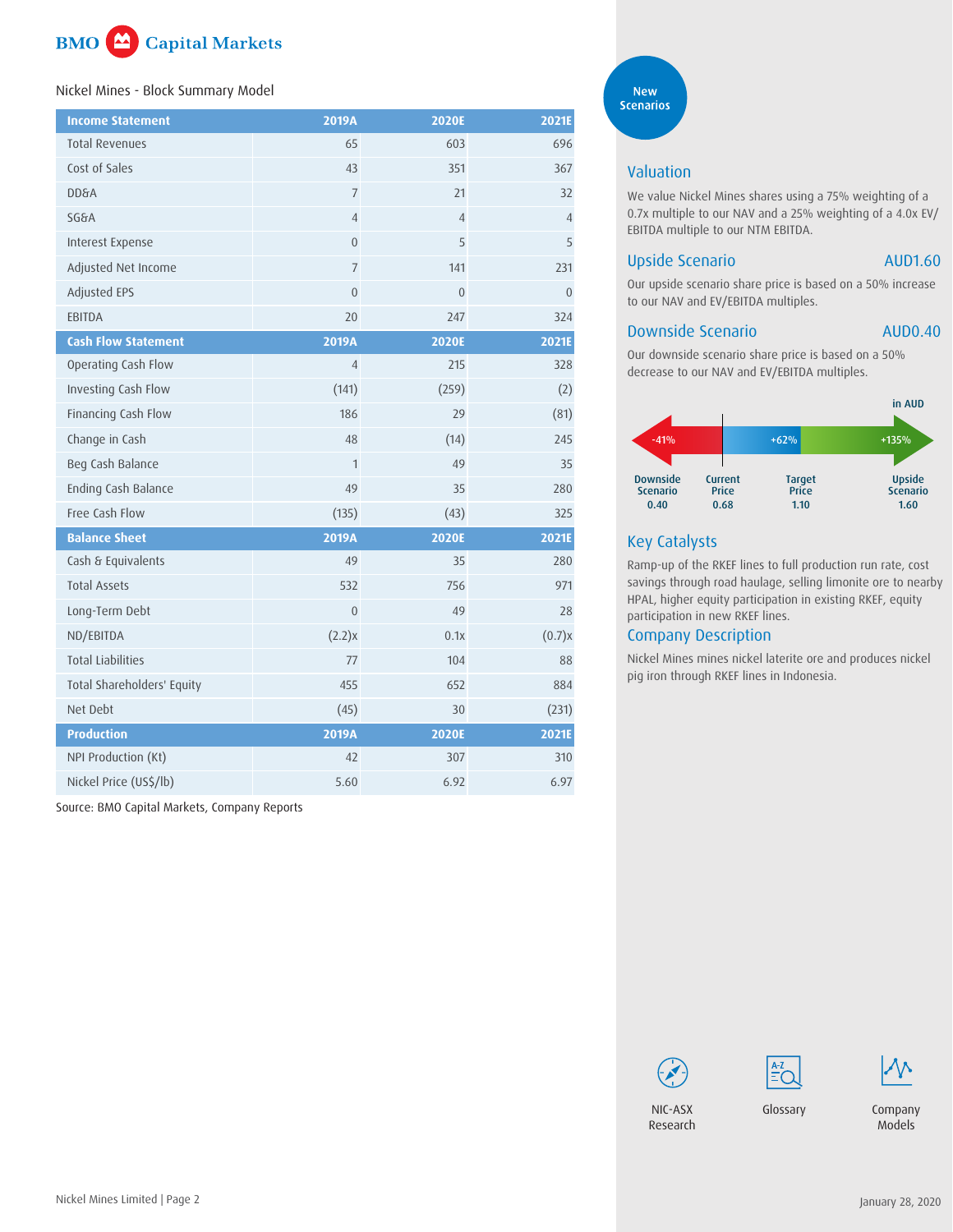Г

## **Exhibit 1: NIC Block Model (BMO Metal Price Forecasts)**

| <b>NICKEL MINES</b>                                        |                         |                                      |                    |                   |                                        | <b>NIC</b>        | <b>CASH FLOW ANALYSIS - US\$M</b><br>(June Year End)                                                                 | 2018A                 | 2019A                 | 2020E                         | 2021E                   |
|------------------------------------------------------------|-------------------------|--------------------------------------|--------------------|-------------------|----------------------------------------|-------------------|----------------------------------------------------------------------------------------------------------------------|-----------------------|-----------------------|-------------------------------|-------------------------|
| Recommendation                                             | Mkt                     |                                      |                    | Analyst RC/JP     |                                        |                   | <b>Cash Flows From Operating Activities</b><br>Net Income                                                            | (2.9)                 | 71.8                  | 223.9                         | 290.7                   |
|                                                            | As at 27-Jan-20         |                                      |                    |                   | <b>BMO Capital Markets</b>             |                   | Non-Cash Items<br>Re-invested in Working Capital                                                                     | (5.3)<br>0.0          | (67.7)<br>0.0         | 26.0<br>(34.4)                | 37.0<br>0.0             |
| Year End<br><b>Share Price</b><br><b>Target Price</b>      | June                    | \$0.68 A\$/share<br>\$1.10 A\$/share |                    |                   | \$0.46 US\$/share<br>\$0.74 US\$/share |                   | <b>Cash Flows From Investing Activities</b><br>Property and Business Activities<br>Acq.of Property, Plant and Equip. | 0.0<br>(0.7)          | 0.0<br>(19.5)         | 0.0<br>(17.4)                 | 0.0<br>(2.2)            |
| Net Present Value                                          | 10%<br>8%               | \$1.70 A\$/share<br>\$1.99 A\$/share |                    |                   | \$1.25 US\$/share<br>\$1.47 US\$/share |                   | Other<br><b>Cash Flows From Financing Activities</b>                                                                 | (50.0)                | (121.1)               | (241.4)                       | 0.0                     |
| Market Cap<br><b>Ordinary Shares</b><br>Options & Warrants | 1,525.5 M               | 1,037.3 A\$M<br>0.0 M                |                    | 701.0 US\$M       |                                        |                   | Proceeds From Borrowings<br>Repayment of Borrowings<br>Other                                                         | 0.0<br>(13.2)<br>72.1 | 0.0<br>(2.0)<br>187.8 | 80.0<br>(19.0)<br>(31.5)      | 0.0<br>(16.0)<br>(64.7) |
|                                                            |                         |                                      |                    |                   |                                        |                   | <b>Net Free Cash Flow</b>                                                                                            | (58.9)                | (135.4)               | (43.4)                        | 325.5                   |
| PRICE ASSUMPTIONS - BMO PRICES<br>(June Year End)          |                         | 2018A                                | 2019A              | 2020E             | 2021E                                  | 2022E             | Net Increase In Cash Held<br>Cash At Beginning of Year<br>Cash At End of Year                                        | 1.0<br>0.0<br>0.8     | 47.1<br>0.8<br>49.0   | (13.9)<br>49.0<br>35.1        | 244.7<br>35.1<br>279.8  |
| Exchange Rate<br>Nickel                                    | IDR:USD<br>US\$/lb      | 13,598<br>5.65                       | 14,447<br>5.60     | 14,071<br>6.92    | 14,088<br>6.97                         | 14,039<br>7.20    |                                                                                                                      |                       |                       |                               |                         |
| Oil<br>Gold                                                | US\$/bbl<br>US\$/oz     | 58.25<br>1,297                       | 60.73<br>1,263     | 57.36<br>1,491    | 57.99<br>1,475                         | 61.24<br>1,413    | <b>BALANCE SHEET ANALYSIS - US\$M</b>                                                                                |                       |                       |                               |                         |
| Silver<br>Copper                                           | US\$/oz<br>US\$/lb      | 16.72<br>3.06                        | 15.00<br>2.79      | 17.55<br>2.74     | 18.30<br>2.90                          | 17.26<br>2.74     | (June Year End)                                                                                                      | 2018A                 | 2019A                 | 2020E                         | 2021E                   |
| Lead                                                       | US\$/lb                 | 1.10                                 | 0.90               | 0.89              | 0.84                                   | 0.86              | <b>Current Assets</b><br>Cash and Cash Equivalents<br>Other                                                          | 0.8<br>1.7            | 49.0<br>59.2          | 35.1<br>59.2                  | 279.8<br>59.2           |
| <b>FINANCIAL SUMMARY</b>                                   |                         |                                      |                    |                   |                                        |                   | <b>Non-Current Assets</b>                                                                                            |                       |                       |                               |                         |
| (June Year End)                                            |                         | 2018A                                | 2019A              | 2020E             | 2021E                                  | 2022E             | Investments<br><b>Fixed Assets</b>                                                                                   | 0.0<br>26.6           | 0.0<br>340.1          | 0.0<br>627.7                  | 0.0<br>598.4            |
| Earnings (Adj.)<br><b>EPS</b>                              | (US\$M)<br>(US\$/share) | (3.3)<br>(0.01)                      | 65.5<br>0.01       | 140.8<br>0.08     | 231.4<br>0.14                          | 244.1<br>0.15     | Other                                                                                                                | 52.8                  | 191.8                 | 128.0                         | 372.7                   |
| P/E<br><b>EBITDA</b>                                       | (x)<br>(US\$M)          | na<br>$-1.7$                         | na<br>78.5         | 5.4x<br>246.9     | 3.3x<br>324.5                          | 3.1x<br>344.2     | <b>Current Liabilities</b><br>Borrowings                                                                             | 0.0                   | 4.2                   | 16.0                          | 21.3                    |
| EBITDA/share                                               | (US\$/share)            | (0.01)                               | 0.08               | 0.15              | 0.19                                   | 0.21              | Creditors                                                                                                            | 2.9                   | 42.2                  | 42.2                          | 42.2                    |
| EV/EBITDA<br><b>Cash Flow</b>                              | (x)<br>(US\$M)          | $-187.6x$<br>$-8.2$                  | 14.3x<br>4.1       | 5.2x<br>215.4     | 3.2x<br>327.7                          | 2.2x<br>350.4     | Other                                                                                                                | 1.1                   | 0.8                   | 0.8                           | 0.8                     |
| <b>CFPS</b>                                                | (US\$/share)            | (0.03)                               | 0.00               | 0.13              | 0.20                                   | 0.21              | <b>Non-Current Liabilities</b>                                                                                       |                       |                       |                               |                         |
| P/CF<br><b>Free Cash Flow</b>                              | (x)<br>(US\$M)          | na<br>-58.9                          | na<br>$-135.4$     | 3.5x<br>$-43.4$   | 2.3x<br>325.5                          | 2.2x<br>348.2     | Borrowings<br>Other                                                                                                  | 0.0<br>4.3            | 0.0<br>77.2           | 49.0<br>54.5                  | 27.7<br>59.9            |
| <b>FCFPS</b><br><b>FCF Yield</b>                           | (US\$/share)<br>(%)     | (0.23)<br>-49.7%                     | (0.14)<br>$-29.9%$ | (0.03)<br>$-5.7%$ | 0.20<br>42.5%                          | 0.21<br>45.5%     | <b>Shareholders Equity</b>                                                                                           | 75.1                  | 454.8                 | 652.2                         | 883.6                   |
| Dividend<br><b>Ordinary Shares</b>                         | (US\$/share)<br>(M)     | 0.00<br>257.8                        | 0.00<br>985.7      | 0.00<br>1,647.9   | 0.00<br>1,665.5                        | 0.00<br>1,665.5   | Net Debt                                                                                                             | (0.8)                 | (44.8)                | 29.9                          | (230.8)                 |
|                                                            |                         |                                      |                    |                   |                                        |                   | 8%<br>10%                                                                                                            |                       |                       |                               |                         |
|                                                            |                         |                                      |                    |                   |                                        |                   | <b>NPV</b><br><b>NPV</b><br><b>PROJECT</b>                                                                           |                       |                       | <b>NICKEL PRODUCTION (kt)</b> |                         |
| PROFIT AND LOSS STATEMENT - US\$M<br>(June Year End)       |                         | 2018A                                | 2019A              | 2020E             | 2021E                                  | 2022E             | US\$M<br>US\$M<br>19.5<br>16.2<br>HENGJAYA MINE (INDONES)                                                            | 2018A<br>7.9          | 2019A<br>7.2          | 2020E<br>13.6                 | 2021E<br>21.8           |
|                                                            |                         | 13.6                                 | 64.9               | 602.5             | 695.7                                  | 720.0             | HENGJAYA RKEF (INDONES 1,297.9<br>1,113.8                                                                            | 0.0<br>0.0            | 3.3<br>0.1            | 14.2<br>13.6                  | 17.3<br>17.3            |
| Sales Revenue<br>Other Revenue                             |                         | 0.0                                  | 0.0                | 0.0               | 0.0                                    | 0.0               | RANGER RKEF (INDONESIA)<br>1,302.1<br>1,117.3<br>(232.4)<br>(230.3)<br><b>OTHER</b>                                  |                       |                       |                               |                         |
| <b>Operating Costs</b><br>Depreciation                     |                         | (10.4)<br>(0.3)                      | (43.3)<br>(6.8)    | (351.4)<br>(21.1) | (367.0)<br>(31.5)                      | (371.6)<br>(41.2) |                                                                                                                      | 7.9                   | 10.5                  | 41.4                          | 56.4                    |
| Interest                                                   |                         | (0.3)                                | (0.0)              | (5.1)             | (5.4)                                  | (3.5)             |                                                                                                                      |                       |                       |                               |                         |
| Exploration<br>Corporate                                   |                         | 0.0<br>(2.6)                         | 0.0<br>(3.8)       | 0.0<br>(4.2)      | 0.0<br>(4.2)                           | 0.0<br>(4.2)      |                                                                                                                      |                       |                       |                               |                         |
| <b>Other Costs</b><br>Operating Profit Before Tax          |                         | (1.7)                                | 2.9<br>13.8        | 0.9<br>221.6      | 1.5<br>289.0                           | 5.5<br>305.0      | 0.0<br>0.0                                                                                                           |                       |                       |                               |                         |
| Income Tax                                                 |                         | (1.9)<br>(0.7)                       | (0.1)              | 2.3               | 1.8                                    | 0.6               | <b>Hedge Book</b><br>(35.4)<br>(30.3)<br>Cornorate                                                                   |                       |                       |                               |                         |
| <b>Operating Profit After Tax</b><br><b>Minorities</b>     |                         | (2.5)<br>(0.4)                       | 13.8<br>(6.3)      | 223.9<br>(83.1)   | 290.7<br>(59.3)                        | 305.6<br>(61.6)   | Net Cash<br>44.8<br>44.8<br>Investments<br>0.0<br>0.0                                                                |                       |                       |                               |                         |
| Net Profit After Tax                                       |                         | (3.3)                                | 65.5               | 140.8             | 231.4                                  | 244.1             | 56.6<br>Options & Warrants<br>56.6                                                                                   |                       |                       |                               |                         |
| Abnormals<br>Tax on Abnormals                              |                         | 0.4<br>0.0                           | (58.1)<br>0.0      | 0.0<br>0.0        | 0.0<br>0.0                             | 0.0<br>0.0        | <b>Total NPV</b><br>2,453.2<br>2,088.3<br>Per Share<br>\$1.47<br>\$1.25                                              | $IRR = 21.4%$         |                       | <b>P/NPV 0.4x</b>             |                         |
| <b>Reported Profit</b>                                     |                         | (3.3)                                | 65.5               | 140.8             | 231.4                                  | 244.1             |                                                                                                                      |                       |                       |                               |                         |
| <b>QUARTERLY SUMMARY</b><br>ADJUSTED EPS                   | (US\$/sh)               | H1/20E<br>0.03                       | H2/20E<br>0.06     |                   |                                        |                   | <b>NICKEL MINES</b>                                                                                                  | 2018A                 | 2019A                 | 2020E                         | 2021E                   |
| <b>CFPS</b>                                                | (US\$/sh)               | 0.04                                 | 0.09               |                   |                                        |                   | <b>Cash Operating Costs</b><br>US\$/lb                                                                               | 0.60                  | 1.55                  | 2.54                          | 2.34                    |
| <b>FCFPS</b>                                               | (US\$/sh)               | $-0.05$                              | 0.02               |                   |                                        |                   | All-In-Sustaining-Costs<br>US\$/lb<br><b>RESERVES AND RESOURCES</b>                                                  | 0.62<br>P&P           | 1.58<br>Ni%           | 2.56<br>M&I                   | 2.36<br>Ni %            |
| <b>FINANCIAL METRICS</b>                                   |                         |                                      |                    |                   |                                        |                   | (Exclusive Mlb)<br>Hengjaya                                                                                          | 0                     | 0.00%                 | 3,439                         | 1.30%                   |
| <b>ROE</b>                                                 | (%)                     | $-4.4%$                              | 14.4%              | 21.6%             | 26.2%                                  | 21.6%             |                                                                                                                      |                       |                       |                               |                         |
| <b>ROIC</b><br>Net Debt to Equity                          | (%)<br>(% )             | $-8.4%$<br>$-1.1%$                   | 29.7%<br>$-9.9%$   | 40.4%<br>4.6%     | 43.0%<br>$-26.1%$                      | 47.9%<br>$-45.6%$ |                                                                                                                      |                       |                       |                               |                         |
| Net Debt/ EBITDA                                           | (x)                     | 0.5                                  | (0.6)              | 0.1               | (0.7)                                  | (1.5)             |                                                                                                                      |                       |                       |                               |                         |
| Coverage Ratio                                             | (x)                     | $-6.0x$                              | 384.9x             | 43.5x             | 53.2x                                  | 86.5x             |                                                                                                                      |                       |                       |                               |                         |

|                                       |         | $\cdot$          |        |        |                            | $\epsilon$        |            |                                             |        |         |         |        |        |
|---------------------------------------|---------|------------------|--------|--------|----------------------------|-------------------|------------|---------------------------------------------|--------|---------|---------|--------|--------|
| <b>NICKEL MINES</b>                   |         |                  |        |        |                            |                   | <b>NIC</b> | <b>CASH FLOW ANALYSIS - US\$M</b>           |        |         |         |        |        |
|                                       |         |                  |        |        |                            |                   |            | (June Year End)                             | 2018A  | 2019A   | 2020E   | 2021E  | 2022E  |
| Recommendation                        |         | Mkt              |        |        | Analyst RC/JP              |                   |            | <b>Cash Flows From Operating Activities</b> |        |         |         |        |        |
|                                       |         |                  |        |        |                            |                   |            | Net Income                                  | (2.9)  | 71.8    | 223.9   | 290.7  | 305.6  |
|                                       |         | As at 27-Jan-20  |        |        | <b>BMO Capital Markets</b> |                   |            | Non-Cash Items                              | (5.3)  | (67.7)  | 26.0    | 37.0   | 44.7   |
|                                       |         |                  |        |        |                            |                   |            | Re-invested in Working Capital              | 0.0    | 0.0     | (34.4)  | 0.0    | 0.0    |
| Year End                              |         | June             |        |        |                            |                   |            |                                             |        |         |         |        |        |
| Share Price                           |         | \$0.68 A\$/share |        |        |                            | \$0.46 US\$/share |            | <b>Cash Flows From Investing Activities</b> |        |         |         |        |        |
|                                       |         |                  |        |        |                            |                   |            | Property and Business Activities            | 0.0    | 0.0     | 0.0     | 0.0    | 0.0    |
| <b>Target Price</b>                   |         | \$1.10 A\$/share |        |        |                            | \$0.74 US\$/share |            | Acq.of Property, Plant and Equip.           | (0.7)  | (19.5)  | (17.4)  | (2.2)  | (2.2)  |
| Net Present Value                     | 10%     | \$1.70 A\$/share |        |        |                            | \$1.25 US\$/share |            | Other                                       | (50.0) | (121.1) | (241.4) | 0.0    | 0.0    |
|                                       | 8%      | \$1.99 A\$/share |        |        |                            | \$1.47 US\$/share |            |                                             |        |         |         |        |        |
|                                       |         |                  |        |        |                            |                   |            | <b>Cash Flows From Financing Activities</b> |        |         |         |        |        |
| Market Cap                            |         | 1,037.3 A\$M     |        |        | 701.0 US\$M                |                   |            | Proceeds From Borrowings                    | 0.0    | 0.0     | 80.0    | 0.0    | 0.0    |
| <b>Ordinary Shares</b>                |         | 1.525.5 M        |        |        |                            |                   |            | Repayment of Borrowings                     | (13.2) | (2.0)   | (19.0)  | (16.0) | (21.3) |
| Options & Warrants                    |         | 0.0 M            |        |        |                            |                   |            | Other                                       | 72.1   | 187.8   | (31.5)  | (64.7) | (65.1) |
|                                       |         |                  |        |        |                            |                   |            |                                             |        |         |         |        |        |
|                                       |         |                  |        |        |                            |                   |            | <b>Net Free Cash Flow</b>                   | (58.9) | (135.4) | (43.4)  | 325.5  | 348.2  |
|                                       |         |                  |        |        |                            |                   |            |                                             |        |         |         |        |        |
| <b>PRICE ASSUMPTIONS - BMO PRICES</b> |         |                  |        |        |                            |                   |            | Net Increase In Cash Held                   | 1.0    | 47.1    | (13.9)  | 244.7  | 261.7  |
| (June Year End)                       |         |                  | 2018A  | 2019A  | 2020E                      | 2021E             | 2022E      | Cash At Beginning of Year                   | 0.0    | 0.8     | 49.0    | 35.1   | 279.8  |
|                                       |         |                  |        |        |                            |                   |            | Cash At End of Year                         | 0.8    | 49.0    | 35.1    | 279.8  | 541.6  |
| Exchange Rate                         | IDR:USD |                  | 13.598 | 14.447 | 14.071                     | 14.088            | 14.039     |                                             |        |         |         |        |        |

| Oil                      | US\$/bbl       | 58.25        | 60.73                   | 57.36          | 57.99                                | 61.24        |                                       |       |        |       |         |         |
|--------------------------|----------------|--------------|-------------------------|----------------|--------------------------------------|--------------|---------------------------------------|-------|--------|-------|---------|---------|
| Gold                     | US\$/oz        | 1,297        | 1,263                   | 1,491          | 1,475                                | 1,413        | <b>BALANCE SHEET ANALYSIS - US\$M</b> |       |        |       |         |         |
| Silver                   | US\$/oz        | 16.72        | 15.00                   | 17.55          | 18.30                                | 17.26        | (June Year End)                       | 2018A | 2019A  | 2020E | 2021E   | 2022E   |
| Copper                   | US\$/lb        | 3.06         | 2.79                    | 2.74           | 2.90                                 | 2.74         |                                       |       |        |       |         |         |
| Lead                     | US\$/lb        | 1.10         | 0.90                    | 0.89           | 0.84                                 | 0.86         | <b>Current Assets</b>                 |       |        |       |         |         |
|                          |                |              |                         |                |                                      |              | Cash and Cash Equivalents             | 0.8   | 49.0   | 35.1  | 279.8   |         |
|                          |                |              |                         |                |                                      |              | Other                                 | 1.7   | 59.2   | 59.2  | 59.2    |         |
| <b>FINANCIAL SUMMARY</b> |                |              |                         |                |                                      |              | <b>Non-Current Assets</b>             |       |        |       |         |         |
| (June Year End)          |                | 2018A        | 2019A                   | 2020E          | 2021E                                | 2022E        | Investments                           | 0.0   | 0.0    | 0.0   | 0.0     |         |
|                          |                |              |                         |                |                                      |              | <b>Fixed Assets</b>                   | 26.6  | 340.1  | 627.7 | 598.4   |         |
| Earnings (Adj.)          | (US\$M)        | (3.3)        | 65.5                    | 140.8          | 231.4                                | 244.1        | Other                                 | 52.8  | 191.8  | 128.0 | 372.7   |         |
| <b>EPS</b>               | (US\$/share)   | (0.01)       | 0.01                    | 0.08           | 0.14                                 | 0.15         |                                       |       |        |       |         |         |
| P/E                      | (x)            | na           | na                      | 5.4x           | 3.3x                                 | 3.1x         | <b>Current Liabilities</b>            |       |        |       |         |         |
| <b>EBITDA</b>            | (US\$M)        | $-1.7$       | 78.5                    | 246.9          | 324.5                                | 344.2        | Borrowings                            | 0.0   | 4.2    | 16.0  | 21.3    |         |
| EBITDA/share             | (US\$/share)   | (0.01)       | 0.08                    | 0.15           | 0.19                                 | 0.21         | Creditors                             | 2.9   | 42.2   | 42.2  | 42.2    |         |
| EV/EBITDA                | (x)            | $-187.6x$    | 14.3x                   | 5.2x           | 3.2x                                 | 2.2x         | Other                                 | 1.1   | 0.8    | 0.8   | 0.8     |         |
| <b>Cash Flow</b>         | (US\$M)        | $-8.2$       | 4.1                     | 215.4          | 327.7                                | 350.4        |                                       |       |        |       |         |         |
| CFPS                     | (US\$/share)   | (0.03)       | 0.00                    | 0.13           | 0.20                                 | 0.21         | <b>Non-Current Liabilities</b>        |       |        |       |         |         |
| P/CF                     | (x)            | na           | na                      | 3.5x           | 2.3x                                 | 2.2x         | Borrowings                            | 0.0   | 0.0    | 49.0  | 27.7    |         |
| Free Cash Flow           | (US\$M)        | $-58.9$      | $-135.4$                | $-43.4$        | 325.5                                | 348.2        | Other                                 | 4.3   | 77.2   | 54.5  | 59.9    |         |
| <b>FCFPS</b>             | (US\$/share)   | (0.23)       | (0.14)                  | (0.03)         | 0.20                                 | 0.21         |                                       |       |        |       |         |         |
| FCF Yield                | (%)            | $-49.7%$     | $-29.9%$                | $-5.7%$        | 42.5%                                | 45.5%        | <b>Shareholders Equity</b>            | 75.1  | 454.8  | 652.2 | 883.6   | 1,127.7 |
| Dividend                 | (US\$/share)   | 0.00         | 0.00                    | 0.00           | 0.00                                 | 0.00         | Net Debt                              | (0.8) | (44.8) | 29.9  | (230.8) |         |
| Ordinary Charge          | $(\mathbf{A})$ | <b>257 0</b> | <b>OOE</b> <sub>7</sub> | <b>4 CAT 0</b> | <b>CCE E</b><br>$\blacktriangleleft$ | <b>CCE E</b> |                                       |       |        |       |         |         |

| 8%<br><b>NPV</b><br><b>NPV</b><br><b>PROJECT</b><br><b>NICKEL PRODUCTION (kt)</b><br>PROFIT AND LOSS STATEMENT - US\$M<br><b>US\$M</b><br><b>US\$M</b><br>2018A<br>2019A<br>2020E<br>2021E<br>2022E<br>2019A<br>2020E<br>2021E<br>19.5<br>16.2<br>21.8<br>2018A<br>7.9<br>7.2<br>13.6<br>HENGJAYA MINE (INDONES)<br>1,297.9<br>1,113.8<br>0.0<br>3.3<br>14.2<br>17.3<br>HENGJAYA RKEF (INDONES<br>720.0<br>64.9<br>602.5<br>695.7<br>1.117.3<br>13.6<br>17.3<br>13.6<br>1,302.1<br>0.0<br>0.1<br>RANGER RKEF (INDONESIA)<br>0.0<br>0.0<br>(232.4)<br>(230.3)<br>0.0<br>0.0<br>0.0<br>OTHER<br>(371.6)<br>(43.3)<br>(10.4)<br>(351.4)<br>(367.0)<br>56.4<br>(41.2)<br>7.9<br>10.5<br>41.4<br>(0.3)<br>(6.8)<br>(21.1)<br>(31.5)<br>(3.5)<br>(0.3)<br>(0.0)<br>(5.1)<br>(5.4)<br>0.0<br>0.0<br>0.0<br>0.0<br>0.0<br>Corporate<br>(4.2)<br>(2.6)<br>(3.8)<br>(4.2)<br>(4.2)<br>5.5<br>2.9<br>(1.7)<br>0.9<br>1.5<br>305.0<br>0.0<br>13.8<br>221.6<br>289.0<br>Hedge Book<br>(1.9)<br>0.0<br>0.6<br>(30.3)<br>(0.7)<br>2.3<br>(35.4)<br>(0.1)<br>1.8<br>Corporate<br>305.6<br>Net Cash<br>223.9<br>44.8<br>44.8<br>(2.5)<br>13.8<br>290.7<br>Minorities<br>(6.3)<br>(61.6)<br>0.0<br>(83.1)<br>(59.3)<br>(0.4)<br>0.0<br>Investments<br>244.1<br>56.6<br>65.5<br>Options & Warrants<br>56.6<br>(3.3)<br>140.8<br>231.4<br><b>Total NPV</b><br>2,453.2<br>2.088.3<br>(58.1)<br>0.0<br>0.4<br>0.0<br>0.0<br>$P/NPV$ 0.4 $x$<br>0.0<br>Per Share<br>0.0<br>0.0<br>0.0<br>\$1.47<br>\$1.25<br>$IRR = 21.4%$<br>0.0<br>65.5<br>244.1<br>(3.3)<br>140.8<br>231.4 |                                   |  |  |  |     |  |  |       |
|--------------------------------------------------------------------------------------------------------------------------------------------------------------------------------------------------------------------------------------------------------------------------------------------------------------------------------------------------------------------------------------------------------------------------------------------------------------------------------------------------------------------------------------------------------------------------------------------------------------------------------------------------------------------------------------------------------------------------------------------------------------------------------------------------------------------------------------------------------------------------------------------------------------------------------------------------------------------------------------------------------------------------------------------------------------------------------------------------------------------------------------------------------------------------------------------------------------------------------------------------------------------------------------------------------------------------------------------------------------------------------------------------------------------------------------------------------------------------------------------------------------------------------------------------------|-----------------------------------|--|--|--|-----|--|--|-------|
|                                                                                                                                                                                                                                                                                                                                                                                                                                                                                                                                                                                                                                                                                                                                                                                                                                                                                                                                                                                                                                                                                                                                                                                                                                                                                                                                                                                                                                                                                                                                                        |                                   |  |  |  | 10% |  |  |       |
|                                                                                                                                                                                                                                                                                                                                                                                                                                                                                                                                                                                                                                                                                                                                                                                                                                                                                                                                                                                                                                                                                                                                                                                                                                                                                                                                                                                                                                                                                                                                                        |                                   |  |  |  |     |  |  |       |
| 19.9<br>17.3<br>17.3<br>54.5                                                                                                                                                                                                                                                                                                                                                                                                                                                                                                                                                                                                                                                                                                                                                                                                                                                                                                                                                                                                                                                                                                                                                                                                                                                                                                                                                                                                                                                                                                                           |                                   |  |  |  |     |  |  | 2022E |
|                                                                                                                                                                                                                                                                                                                                                                                                                                                                                                                                                                                                                                                                                                                                                                                                                                                                                                                                                                                                                                                                                                                                                                                                                                                                                                                                                                                                                                                                                                                                                        | (June Year End)                   |  |  |  |     |  |  |       |
|                                                                                                                                                                                                                                                                                                                                                                                                                                                                                                                                                                                                                                                                                                                                                                                                                                                                                                                                                                                                                                                                                                                                                                                                                                                                                                                                                                                                                                                                                                                                                        |                                   |  |  |  |     |  |  |       |
|                                                                                                                                                                                                                                                                                                                                                                                                                                                                                                                                                                                                                                                                                                                                                                                                                                                                                                                                                                                                                                                                                                                                                                                                                                                                                                                                                                                                                                                                                                                                                        | Sales Revenue                     |  |  |  |     |  |  |       |
|                                                                                                                                                                                                                                                                                                                                                                                                                                                                                                                                                                                                                                                                                                                                                                                                                                                                                                                                                                                                                                                                                                                                                                                                                                                                                                                                                                                                                                                                                                                                                        | Other Revenue                     |  |  |  |     |  |  |       |
|                                                                                                                                                                                                                                                                                                                                                                                                                                                                                                                                                                                                                                                                                                                                                                                                                                                                                                                                                                                                                                                                                                                                                                                                                                                                                                                                                                                                                                                                                                                                                        | <b>Operating Costs</b>            |  |  |  |     |  |  |       |
|                                                                                                                                                                                                                                                                                                                                                                                                                                                                                                                                                                                                                                                                                                                                                                                                                                                                                                                                                                                                                                                                                                                                                                                                                                                                                                                                                                                                                                                                                                                                                        | Depreciation                      |  |  |  |     |  |  |       |
|                                                                                                                                                                                                                                                                                                                                                                                                                                                                                                                                                                                                                                                                                                                                                                                                                                                                                                                                                                                                                                                                                                                                                                                                                                                                                                                                                                                                                                                                                                                                                        | Interest                          |  |  |  |     |  |  |       |
|                                                                                                                                                                                                                                                                                                                                                                                                                                                                                                                                                                                                                                                                                                                                                                                                                                                                                                                                                                                                                                                                                                                                                                                                                                                                                                                                                                                                                                                                                                                                                        | Exploration                       |  |  |  |     |  |  |       |
|                                                                                                                                                                                                                                                                                                                                                                                                                                                                                                                                                                                                                                                                                                                                                                                                                                                                                                                                                                                                                                                                                                                                                                                                                                                                                                                                                                                                                                                                                                                                                        |                                   |  |  |  |     |  |  |       |
|                                                                                                                                                                                                                                                                                                                                                                                                                                                                                                                                                                                                                                                                                                                                                                                                                                                                                                                                                                                                                                                                                                                                                                                                                                                                                                                                                                                                                                                                                                                                                        | Other Costs                       |  |  |  |     |  |  |       |
|                                                                                                                                                                                                                                                                                                                                                                                                                                                                                                                                                                                                                                                                                                                                                                                                                                                                                                                                                                                                                                                                                                                                                                                                                                                                                                                                                                                                                                                                                                                                                        | Operating Profit Before Tax       |  |  |  |     |  |  |       |
|                                                                                                                                                                                                                                                                                                                                                                                                                                                                                                                                                                                                                                                                                                                                                                                                                                                                                                                                                                                                                                                                                                                                                                                                                                                                                                                                                                                                                                                                                                                                                        | Income Tax                        |  |  |  |     |  |  |       |
|                                                                                                                                                                                                                                                                                                                                                                                                                                                                                                                                                                                                                                                                                                                                                                                                                                                                                                                                                                                                                                                                                                                                                                                                                                                                                                                                                                                                                                                                                                                                                        | <b>Operating Profit After Tax</b> |  |  |  |     |  |  |       |
|                                                                                                                                                                                                                                                                                                                                                                                                                                                                                                                                                                                                                                                                                                                                                                                                                                                                                                                                                                                                                                                                                                                                                                                                                                                                                                                                                                                                                                                                                                                                                        |                                   |  |  |  |     |  |  |       |
|                                                                                                                                                                                                                                                                                                                                                                                                                                                                                                                                                                                                                                                                                                                                                                                                                                                                                                                                                                                                                                                                                                                                                                                                                                                                                                                                                                                                                                                                                                                                                        | Net Profit After Tax              |  |  |  |     |  |  |       |
|                                                                                                                                                                                                                                                                                                                                                                                                                                                                                                                                                                                                                                                                                                                                                                                                                                                                                                                                                                                                                                                                                                                                                                                                                                                                                                                                                                                                                                                                                                                                                        | Abnormals                         |  |  |  |     |  |  |       |
|                                                                                                                                                                                                                                                                                                                                                                                                                                                                                                                                                                                                                                                                                                                                                                                                                                                                                                                                                                                                                                                                                                                                                                                                                                                                                                                                                                                                                                                                                                                                                        | Tax on Abnormals                  |  |  |  |     |  |  |       |
|                                                                                                                                                                                                                                                                                                                                                                                                                                                                                                                                                                                                                                                                                                                                                                                                                                                                                                                                                                                                                                                                                                                                                                                                                                                                                                                                                                                                                                                                                                                                                        | <b>Reported Profit</b>            |  |  |  |     |  |  |       |

| <b>QUARTERLY SUMMARY</b> |           | <b>H1/20E</b> | <b>H2/20E</b> |               |          |          |                               |         |       |       |       |       |       |
|--------------------------|-----------|---------------|---------------|---------------|----------|----------|-------------------------------|---------|-------|-------|-------|-------|-------|
| ADJUSTED EPS             | (US\$/sh) | 0.03          | 0.06          |               |          |          | <b>NICKEL MINES</b>           |         | 2018A | 2019A | 2020E | 2021E | 2022E |
| <b>CFPS</b>              | (US\$/sh) | 0.04          | 0.09          |               |          |          | <b>Cash Operating Costs</b>   | US\$/lb | 0.60  | 1.55  | 2.54  | 2.34  | 2.43  |
| <b>FCFPS</b>             | (US\$/sh) | $-0.05$       | 0.02          |               |          |          | All-In-Sustaining-Costs       | US\$/lb | 0.62  | 1.58  | 2.56  | 2.36  | 2.45  |
|                          |           |               |               |               |          |          | <b>RESERVES AND RESOURCES</b> |         | P&P   | Ni %  | M&I   | Ni %  |       |
|                          |           |               |               |               |          |          | (Exclusive Mlb)               |         |       |       |       |       |       |
| <b>FINANCIAL METRICS</b> |           |               |               |               |          |          | Hengjaya                      |         |       | 0.00% | 3.439 | .30%  |       |
| ROE                      | (%)       | $-4.4%$       | 14.4%         | 21.6%         | 26.2%    | 21.6%    |                               |         |       |       |       |       |       |
| <b>ROIC</b>              | (%)       | $-8.4%$       | 29.7%         | 40.4%         | 43.0%    | 47.9%    |                               |         |       |       |       |       |       |
| Net Debt to Eauity       | (%)       | $-1.1%$       | $-9.9%$       | 4.6%          | $-26.1%$ | $-45.6%$ |                               |         |       |       |       |       |       |
| $\mathbf{A}$             | $\sim$    | $\sim$ $\sim$ | (0, 0)        | $\sim$ $\sim$ | (0, 7)   | (4.5)    |                               |         |       |       |       |       |       |

Source: BMO Capital Markets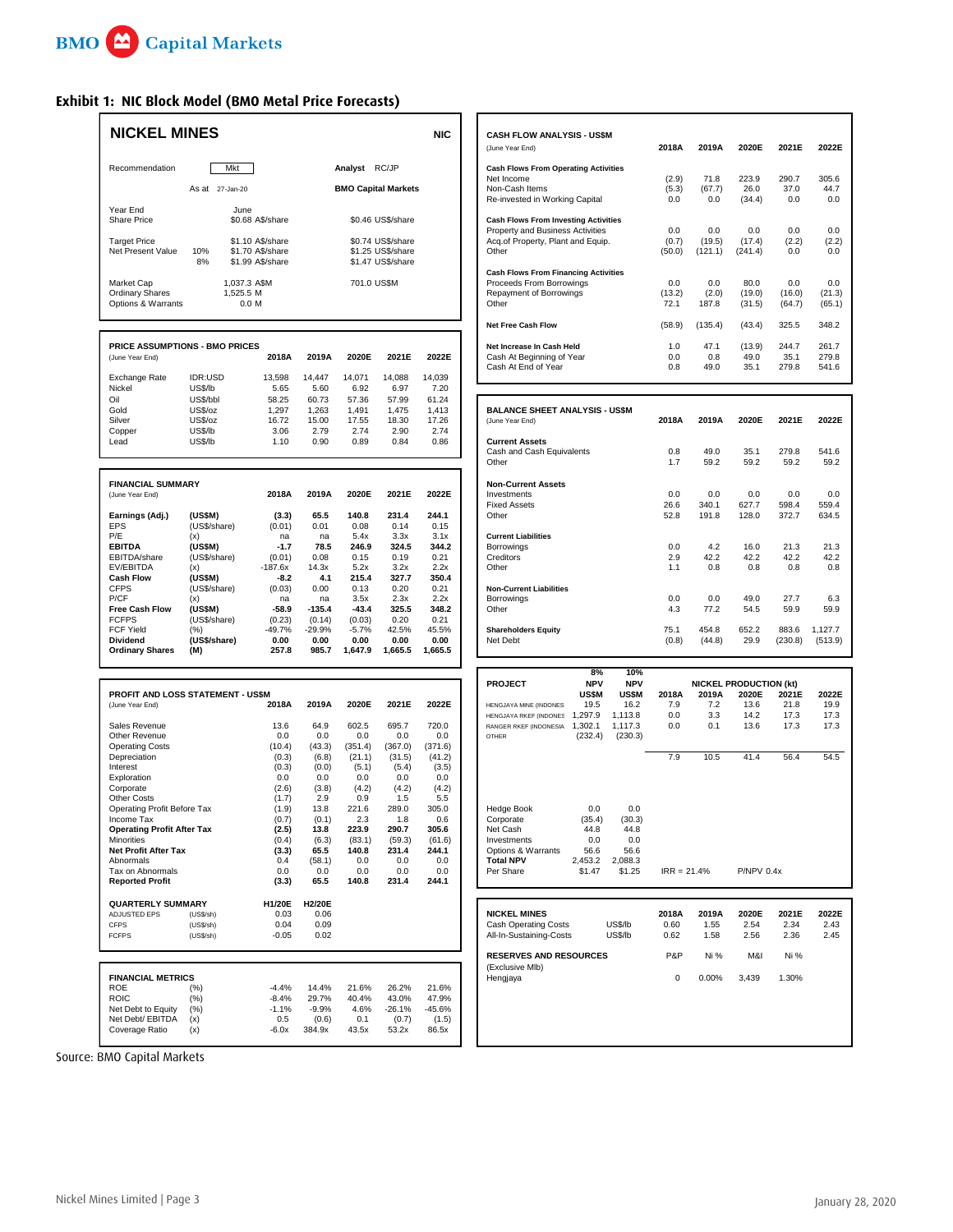## **Exhibit 2: NIC Block Model (Spot Metal Prices)**

| <b>NICKEL MINES</b>                                        |                                |                                                          |                         |                         |                                                             | <b>NIC</b>              | CASH FLOW ANALYSIS - US\$M<br>(June Year End)                                                               | 2018A                 | 2019A                 | 2020E                         | 2021E                   |
|------------------------------------------------------------|--------------------------------|----------------------------------------------------------|-------------------------|-------------------------|-------------------------------------------------------------|-------------------------|-------------------------------------------------------------------------------------------------------------|-----------------------|-----------------------|-------------------------------|-------------------------|
| Recommendation                                             | Mkt                            |                                                          |                         | Analyst RC/JP           |                                                             |                         | <b>Cash Flows From Operating Activities</b><br>Net Income                                                   |                       | 71.8                  | 183.7                         | 192.3                   |
|                                                            | As at 27-Jan-20                |                                                          |                         |                         | <b>BMO Capital Markets</b>                                  |                         | Non-Cash Items<br>Re-invested in Working Capital                                                            | (2.9)<br>(5.3)<br>0.0 | (67.7)<br>0.0         | 25.5<br>(34.4)                | 36.0<br>0.0             |
| Year End<br><b>Share Price</b>                             |                                | June<br>\$0.68 A\$/share                                 |                         |                         | \$0.46 US\$/share                                           |                         | <b>Cash Flows From Investing Activities</b><br>Property and Business Activities                             | 0.0                   | 0.0                   | 0.0                           | 0.0                     |
| <b>Target Price</b><br>Net Present Value                   | 10%<br>8%                      | \$1.10 A\$/share<br>\$1.24 A\$/share<br>\$1.46 A\$/share |                         |                         | \$0.74 US\$/share<br>\$0.84 US\$/share<br>\$0.98 US\$/share |                         | Acq.of Property, Plant and Equip.<br>Other                                                                  | (0.7)<br>(50.0)       | (19.5)<br>(121.1)     | (17.4)<br>(241.4)             | (2.2)<br>0.0            |
| Market Cap<br><b>Ordinary Shares</b><br>Options & Warrants |                                | 1,037.3 A\$M<br>1,525.5 M<br>0.0 M                       |                         | 701.0 US\$M             |                                                             |                         | <b>Cash Flows From Financing Activities</b><br>Proceeds From Borrowings<br>Repayment of Borrowings<br>Other | 0.0<br>(13.2)<br>72.1 | 0.0<br>(2.0)<br>187.8 | 80.0<br>(19.0)<br>(21.5)      | 0.0<br>(16.0)<br>(45.2) |
|                                                            |                                |                                                          |                         |                         |                                                             |                         | Net Free Cash Flow                                                                                          | (58.9)                | (135.4)               | (84.0)                        | 226.0                   |
| <b>PRICE ASSUMPTIONS - SPOT PRICES</b><br>(June Year End)  |                                | 2018A                                                    | 2019A                   | 2020E                   | 2021E                                                       | 2022E                   | Net Increase In Cash Held<br>Cash At Beginning of Year<br>Cash At End of Year                               | 1.0<br>0.0<br>0.8     | 47.1<br>0.8<br>49.0   | (44.5)<br>49.0<br>4.5         | 164.9<br>4.5<br>169.3   |
| Exchange Rate<br>Nickel                                    | IDR:USD<br>US\$/lb             | 13,598<br>5.65                                           | 14,447<br>5.60          | 13,849<br>6.47          | 13,605<br>5.89                                              | 13,605<br>5.89          |                                                                                                             |                       |                       |                               |                         |
| Oil<br>Gold<br>Silver                                      | US\$/bbl<br>US\$/oz<br>US\$/oz | 58.25<br>1,297<br>16.72                                  | 60.73<br>1,263<br>15.00 | 55.47<br>1,531<br>17.62 | 54.21<br>1,583<br>18.10                                     | 54.21<br>1,583<br>18.10 | <b>BALANCE SHEET ANALYSIS - US\$M</b><br>(June Year End)                                                    | 2018A                 | 2019A                 | 2020E                         | 2021E                   |
| Copper<br>Lead                                             | US\$/lb<br>US\$/lb             | 3.06<br>1.10                                             | 2.79<br>0.90            | 2.68<br>0.91            | 2.71<br>0.89                                                | 2.71<br>0.89            | <b>Current Assets</b><br>Cash and Cash Equivalents                                                          | 0.8                   | 49.0                  | 4.5                           | 169.3                   |
|                                                            |                                |                                                          |                         |                         |                                                             |                         | Other                                                                                                       | 1.7                   | 59.2                  | 59.2                          | 59.2                    |
| <b>FINANCIAL SUMMARY</b>                                   |                                | 2018A                                                    | 2019A                   | 2020E                   | 2021E                                                       | 2022E                   | <b>Non-Current Assets</b><br>Investments                                                                    | 0.0                   | 0.0                   | 0.0                           | 0.0                     |
| (June Year End)                                            |                                |                                                          |                         |                         |                                                             |                         | <b>Fixed Assets</b>                                                                                         | 26.6                  | 340.1                 | 627.7                         | 598.4                   |
| Earnings (Adj.)<br><b>EPS</b>                              | (US\$M)<br>(US\$/share)        | (3.3)<br>(0.01)                                          | 65.5<br>0.01            | 113.3<br>0.07           | 152.5<br>0.09                                               | 149.8<br>0.09           | Other                                                                                                       | 52.8                  | 191.8                 | 97.4                          | 262.2                   |
| P/E<br><b>EBITDA</b>                                       | (x)<br>(US\$M)                 | na<br>$-1.7$                                             | na<br>78.5              | 6.8x<br>206.3           | 5.0x<br>225.1                                               | 5.1x<br>226.3           | <b>Current Liabilities</b><br>Borrowings                                                                    | 0.0                   | 4.2                   | 16.0                          | 21.3                    |
| EBITDA/share                                               | (US\$/share)                   | (0.01)                                                   | 0.08                    | 0.13                    | 0.14                                                        | 0.14                    | Creditors                                                                                                   | 2.9                   | 42.2                  | 42.2                          | 42.2                    |
| EV/EBITDA<br><b>Cash Flow</b>                              | (x)<br>(US\$M)                 | $-187.6x$<br>$-8.2$                                      | 14.3x<br>4.1            | 6.4x<br>174.8           | 5.1x<br>228.3                                               | 4.2x<br>231.6           | Other                                                                                                       | 1.1                   | 0.8                   | 0.8                           | 0.8                     |
| <b>CFPS</b><br>P/CF                                        | (US\$/share)                   | (0.03)                                                   | 0.00                    | 0.11                    | 0.14                                                        | 0.14                    | <b>Non-Current Liabilities</b>                                                                              |                       | 0.0                   | 49.0                          |                         |
| <b>Free Cash Flow</b>                                      | (x)<br>(US\$M)                 | na<br>$-58.9$                                            | na<br>$-135.4$          | 4.3x<br>$-84.0$         | 3.4x<br>226.0                                               | 3.3x<br>229.4           | Borrowings<br>Other                                                                                         | 0.0<br>4.3            | 77.2                  | 54.1                          | 27.7<br>58.5            |
| <b>FCFPS</b><br><b>FCF Yield</b>                           | (US\$/share)                   | (0.23)<br>-49.7%                                         | (0.14)<br>-29.9%        | (0.05)                  | 0.14<br>29.5%                                               | 0.14<br>30.0%           |                                                                                                             | 75.1                  | 454.8                 | 622.0                         | 774.5                   |
| Dividend                                                   | (%)<br>(US\$/share)            | 0.00                                                     | 0.00                    | -11.1%<br>0.00          | 0.00                                                        | 0.00                    | <b>Shareholders Equity</b><br>Net Debt                                                                      | (0.8)                 | (44.8)                | 60.5                          | (120.3)                 |
| <b>Ordinary Shares</b>                                     | (M)                            | 257.8                                                    | 985.7                   | 1,647.9                 | 1,665.5                                                     | 1,665.5                 |                                                                                                             |                       |                       |                               |                         |
|                                                            |                                |                                                          |                         |                         |                                                             |                         | 8%<br><b>NPV</b><br><b>PROJECT</b>                                                                          | 10%<br><b>NPV</b>     |                       | <b>NICKEL PRODUCTION (kt)</b> |                         |
| PROFIT AND LOSS STATEMENT - US\$M                          |                                |                                                          |                         |                         |                                                             |                         | <b>US\$M</b><br><b>US\$M</b>                                                                                | 2018A                 | 2019A                 | 2020E                         | 2021E                   |
| (June Year End)                                            |                                | 2018A                                                    | 2019A                   | 2020E                   | 2021E                                                       | 2022E                   | (15.2)<br>(16.7)<br>HENGJAYA MINE (INDONES)<br>910.5<br>782.6<br>HENGJAYA RKEF (INDONES                     | 7.9<br>0.0            | 7.2<br>3.3            | 13.6<br>14.2                  | 21.8<br>17.3            |
| Sales Revenue                                              |                                | 13.6                                                     | 64.9                    | 558.7                   | 587.6                                                       | 589.1                   | 786.0<br>914.7<br>RANGER RKEF (INDONESIA)                                                                   | 0.0                   | 0.1                   | 13.6                          | 17.3                    |
| Other Revenue<br><b>Operating Costs</b>                    |                                | 0.0<br>(10.4)                                            | 0.0<br>(43.3)           | 0.0<br>(348.2)          | 0.0<br>(358.3)                                              | 0.0<br>(358.6)          | (232.4)<br>(230.3)<br><b>OTHER</b>                                                                          |                       |                       |                               |                         |
| Depreciation                                               |                                | (0.3)                                                    | (6.8)                   | (21.1)                  | (31.5)                                                      | (41.2)                  |                                                                                                             | 7.9                   | 10.5                  | 41.4                          | 56.4                    |
| Interest<br>Exploration                                    |                                | (0.3)<br>0.0                                             | (0.0)<br>0.0            | (5.1)<br>0.0            | (5.4)<br>0.0                                                | (3.5)<br>0.0            |                                                                                                             |                       |                       |                               |                         |
| Corporate                                                  |                                | (2.6)                                                    | (3.8)                   | (4.2)                   | (4.2)                                                       | (4.2)                   |                                                                                                             |                       |                       |                               |                         |
| <b>Other Costs</b><br>Operating Profit Before Tax          |                                | (1.7)<br>(1.9)                                           | 2.9<br>13.8             | 0.9<br>181.0            | 0.7<br>188.9                                                | 3.4<br>185.0            | <b>Hedge Book</b><br>0.0                                                                                    | 0.0                   |                       |                               |                         |
| Income Tax                                                 |                                | (0.7)                                                    | (0.1)                   | 2.7                     | 3.4                                                         | 2.6                     | (30.3)<br>(35.4)<br>Corporate                                                                               |                       |                       |                               |                         |
| <b>Operating Profit After Tax</b><br>Minorities            |                                | (2.5)<br>(0.4)                                           | 13.8<br>(6.3)           | 183.7<br>(70.3)         | 192.3<br>(39.7)                                             | 187.6<br>(37.8)         | Net Cash<br>44.8<br>44.8<br>Investments<br>0.0<br>0.0                                                       |                       |                       |                               |                         |
| Net Profit After Tax                                       |                                | (3.3)                                                    | 65.5                    | 113.3                   | 152.5                                                       | 149.8                   | 53.9<br>Options & Warrants<br>53.9                                                                          |                       |                       |                               |                         |
| Abnormals<br>Tax on Abnormals                              |                                | 0.4<br>0.0                                               | (58.1)<br>0.0           | 0.0<br>0.0              | 0.0<br>0.0                                                  | 0.0<br>0.0              | <b>Total NPV</b><br>1,639.6<br>1,391.5<br>Per Share<br>\$0.98<br>\$0.84                                     | $IRR = 13.2%$         |                       | <b>P/NPV 0.5x</b>             |                         |
| <b>Reported Profit</b>                                     |                                | (3.3)                                                    | 65.5                    | 113.3                   | 152.5                                                       | 149.8                   |                                                                                                             |                       |                       |                               |                         |
| <b>QUARTERLY SUMMARY</b>                                   |                                | H1/20E                                                   | H2/20E                  |                         |                                                             |                         |                                                                                                             |                       |                       |                               |                         |
| ADJUSTED EPS<br><b>CFPS</b>                                | (US\$/sh)<br>(US\$/sh)         | 0.03<br>0.04                                             | 0.04<br>0.07            |                         |                                                             |                         | <b>NICKEL MINES</b><br><b>Cash Operating Costs</b><br>US\$/lb                                               | 2018A<br>0.60         | 2019A<br>1.55         | 2020E<br>2.51                 | 2021E<br>2.29           |
| <b>FCFPS</b>                                               | (US\$/sh)                      | $-0.05$                                                  | $-0.01$                 |                         |                                                             |                         | All-In-Sustaining-Costs<br>US\$/lb                                                                          | 0.62                  | 1.58                  | 2.54                          | 2.31                    |
|                                                            |                                |                                                          |                         |                         |                                                             |                         | <b>RESERVES AND RESOURCES</b><br>(Exclusive Mlb)                                                            | P&P                   | Ni %                  | M&I                           | Ni %                    |
| <b>FINANCIAL METRICS</b><br>ROE                            | (%)                            | $-4.4%$                                                  | 14.4%                   | 18.2%                   | 19.7%                                                       | 16.2%                   | Hengjaya                                                                                                    | 0                     | 0.00%                 | 3,439                         | 1.30%                   |
| <b>ROIC</b>                                                | (%)                            | $-8.4%$                                                  | 29.7%                   | 33.0%                   | 28.2%                                                       | 29.2%                   |                                                                                                             |                       |                       |                               |                         |
| Net Debt to Equity<br>Net Debt/ EBITDA                     | (%)<br>(x)                     | $-1.1%$<br>0.5                                           | $-9.9%$<br>(0.6)        | 9.7%<br>0.3             | $-15.5%$<br>(0.5)                                           | $-33.4%$<br>(1.4)       |                                                                                                             |                       |                       |                               |                         |
| Coverage Ratio                                             | (x)                            | $-6.0x$                                                  | 384.9x                  | 35.5x                   | 34.8x                                                       | 52.5x                   |                                                                                                             |                       |                       |                               |                         |
|                                                            |                                |                                                          |                         |                         |                                                             |                         |                                                                                                             |                       |                       |                               |                         |

| <b>NICKEL MINES</b>                    |            |                  |       |        |               |                            | <b>NIC</b> | <b>CASH FLOW ANALYSIS - US\$M</b>           |        |         |         |        |        |
|----------------------------------------|------------|------------------|-------|--------|---------------|----------------------------|------------|---------------------------------------------|--------|---------|---------|--------|--------|
|                                        |            |                  |       |        |               |                            |            | (June Year End)                             | 2018A  | 2019A   | 2020E   | 2021E  | 2022E  |
| Recommendation                         |            | <b>Mkt</b>       |       |        | Analyst RC/JP |                            |            | <b>Cash Flows From Operating Activities</b> |        |         |         |        |        |
|                                        |            |                  |       |        |               |                            |            | Net Income                                  | (2.9)  | 71.8    | 183.7   | 192.3  | 187.6  |
|                                        |            | As at 27-Jan-20  |       |        |               | <b>BMO Capital Markets</b> |            | Non-Cash Items                              | (5.3)  | (67.7)  | 25.5    | 36.0   | 44.0   |
|                                        |            |                  |       |        |               |                            |            | Re-invested in Working Capital              | 0.0    | 0.0     | (34.4)  | 0.0    | 0.0    |
| Year End                               |            | June             |       |        |               |                            |            |                                             |        |         |         |        |        |
| <b>Share Price</b>                     |            | \$0.68 A\$/share |       |        |               | \$0.46 US\$/share          |            | <b>Cash Flows From Investing Activities</b> |        |         |         |        |        |
|                                        |            |                  |       |        |               |                            |            | Property and Business Activities            | 0.0    | 0.0     | 0.0     | 0.0    | 0.0    |
| <b>Target Price</b>                    |            | \$1.10 A\$/share |       |        |               | \$0.74 US\$/share          |            | Acq.of Property, Plant and Equip.           | (0.7)  | (19.5)  | (17.4)  | (2.2)  | (2.2)  |
| Net Present Value                      | 10%        | \$1.24 A\$/share |       |        |               | \$0.84 US\$/share          |            | Other                                       | (50.0) | (121.1) | (241.4) | 0.0    | 0.0    |
|                                        | 8%         | \$1.46 A\$/share |       |        |               | \$0.98 US\$/share          |            |                                             |        |         |         |        |        |
|                                        |            |                  |       |        |               |                            |            | <b>Cash Flows From Financing Activities</b> |        |         |         |        |        |
| Market Cap                             |            | 1,037.3 A\$M     |       |        | 701.0 US\$M   |                            |            | Proceeds From Borrowings                    | 0.0    | 0.0     | 80.0    | 0.0    | 0.0    |
| <b>Ordinary Shares</b>                 |            | 1,525.5 M        |       |        |               |                            |            | Repayment of Borrowings                     | (13.2) | (2.0)   | (19.0)  | (16.0) | (21.3) |
| Options & Warrants                     |            | 0.0 M            |       |        |               |                            |            | Other                                       | 72.1   | 187.8   | (21.5)  | (45.2) | (41.3) |
|                                        |            |                  |       |        |               |                            |            | <b>Net Free Cash Flow</b>                   | (58.9) | (135.4) | (84.0)  | 226.0  | 229.4  |
| <b>PRICE ASSUMPTIONS - SPOT PRICES</b> |            |                  |       |        |               |                            |            | Net Increase In Cash Held                   | 1.0    | 47.1    | (44.5)  | 164.9  | 166.8  |
| (June Year End)                        |            |                  | 2018A | 2019A  | 2020E         | 2021E                      | 2022E      | Cash At Beginning of Year                   | 0.0    | 0.8     | 49.0    | 4.5    | 169.3  |
|                                        |            |                  |       |        |               |                            |            | Cash At End of Year                         | 0.8    | 49.0    | 4.5     | 169.3  | 336.1  |
| Exchange Rate                          | $IR + ISD$ |                  | 13598 | 14 447 | 13.849        | 13.605                     | 13.605     |                                             |        |         |         |        |        |

| Oil                      | US\$/bbl     | 58.25        | 60.73    | 55.47    | 54.21 | 54.21 |                                       |       |        |       |         |         |
|--------------------------|--------------|--------------|----------|----------|-------|-------|---------------------------------------|-------|--------|-------|---------|---------|
| Gold                     | US\$/oz      | 1,297        | 1,263    | 1,531    | 1,583 | 1,583 | <b>BALANCE SHEET ANALYSIS - US\$M</b> |       |        |       |         |         |
| Silver                   | US\$/oz      | 16.72        | 15.00    | 17.62    | 18.10 | 18.10 | (June Year End)                       | 2018A | 2019A  | 2020E | 2021E   | 2022E   |
| Copper                   | US\$/lb      | 3.06         | 2.79     | 2.68     | 2.71  | 2.71  |                                       |       |        |       |         |         |
| Lead                     | US\$/lb      | 1.10         | 0.90     | 0.91     | 0.89  | 0.89  | <b>Current Assets</b>                 |       |        |       |         |         |
|                          |              |              |          |          |       |       | Cash and Cash Equivalents             | 0.8   | 49.0   | 4.5   | 169.3   | 336.1   |
|                          |              |              |          |          |       |       | Other                                 | 1.7   | 59.2   | 59.2  | 59.2    | 59.2    |
| <b>FINANCIAL SUMMARY</b> |              |              |          |          |       |       | <b>Non-Current Assets</b>             |       |        |       |         |         |
| (June Year End)          |              | 2018A        | 2019A    | 2020E    | 2021E | 2022E | Investments                           | 0.0   | 0.0    | 0.0   | 0.0     | 0.0     |
|                          |              |              |          |          |       |       | <b>Fixed Assets</b>                   | 26.6  | 340.1  | 627.7 | 598.4   | 559.4   |
| Earnings (Adj.)          | (USSM)       | (3.3)        | 65.5     | 113.3    | 152.5 | 149.8 | Other                                 | 52.8  | 191.8  | 97.4  | 262.2   | 429.0   |
| EPS                      | (US\$/share) | (0.01)       | 0.01     | 0.07     | 0.09  | 0.09  |                                       |       |        |       |         |         |
| P/E                      | (x)          | na           | na       | 6.8x     | 5.0x  | 5.1x  | <b>Current Liabilities</b>            |       |        |       |         |         |
| <b>EBITDA</b>            | (US\$M)      | $-1.7$       | 78.5     | 206.3    | 225.1 | 226.3 | Borrowings                            | 0.0   | 4.2    | 16.0  | 21.3    | 21.3    |
| EBITDA/share             | (US\$/share) | (0.01)       | 0.08     | 0.13     | 0.14  | 0.14  | Creditors                             | 2.9   | 42.2   | 42.2  | 42.2    | 42.2    |
| EV/EBITDA                | (x)          | $-187.6x$    | 14.3x    | 6.4x     | 5.1x  | 4.2x  | Other                                 | 1.1   | 0.8    | 0.8   | 0.8     | 0.8     |
| <b>Cash Flow</b>         | (US\$M)      | $-8.2$       | 4.1      | 174.8    | 228.3 | 231.6 |                                       |       |        |       |         |         |
| CFPS                     | (US\$/share) | (0.03)       | 0.00     | 0.11     | 0.14  | 0.14  | <b>Non-Current Liabilities</b>        |       |        |       |         |         |
| P/CF                     | (x)          | na           | na       | 4.3x     | 3.4x  | 3.3x  | Borrowings                            | 0.0   | 0.0    | 49.0  | 27.7    | 6.3     |
| <b>Free Cash Flow</b>    | (US\$M)      | $-58.9$      | $-135.4$ | $-84.0$  | 226.0 | 229.4 | Other                                 | 4.3   | 77.2   | 54.1  | 58.5    | 57.8    |
| <b>FCFPS</b>             | (US\$/share) | (0.23)       | (0.14)   | (0.05)   | 0.14  | 0.14  |                                       |       |        |       |         |         |
| FCF Yield                | (%)          | $-49.7%$     | $-29.9%$ | $-11.1%$ | 29.5% | 30.0% | <b>Shareholders Equity</b>            | 75.1  | 454.8  | 622.0 | 774.5   | 924.3   |
| Dividend                 | (US\$/share) | 0.00         | 0.00     | 0.00     | 0.00  | 0.00  | Net Debt                              | (0.8) | (44.8) | 60.5  | (120.3) | (308.5) |
| Ordinary Shares          | (M)          | <b>257 8</b> | 9857     | 16479    | 16655 | 665.5 |                                       |       |        |       |         |         |

|                                          |        |              |              |         |         |                         | 8%         | 10%        |               |                               |                 |      |      |
|------------------------------------------|--------|--------------|--------------|---------|---------|-------------------------|------------|------------|---------------|-------------------------------|-----------------|------|------|
|                                          |        |              |              |         |         | <b>PROJECT</b>          | <b>NPV</b> | <b>NPV</b> |               | <b>NICKEL PRODUCTION (kt)</b> |                 |      |      |
| <b>PROFIT AND LOSS STATEMENT - US\$M</b> |        | <b>US\$M</b> | <b>US\$M</b> | 2018A   | 2019A   | 2020E                   | 2021E      | 2022E      |               |                               |                 |      |      |
| (June Year End)                          | 2018A  | 2019A        | 2020E        | 2021E   | 2022E   | HENGJAYA MINE (INDONES) | (16.7)     | (15.2)     | 7.9           | 7.2                           | 13.6            | 21.8 | 19.9 |
|                                          |        |              |              |         |         | HENGJAYA RKEF (INDONES  | 910.5      | 782.6      | 0.0           | 3.3                           | 14.2            | 17.3 | 17.3 |
| Sales Revenue                            | 13.6   | 64.9         | 558.7        | 587.6   | 589.1   | RANGER RKEF (INDONESIA) | 914.7      | 786.0      | 0.0           | 0.1                           | 13.6            | 17.3 | 17.3 |
| Other Revenue                            | 0.0    | 0.0          | 0.0          | 0.0     | 0.0     | OTHER                   | (232.4)    | (230.3)    |               |                               |                 |      |      |
| <b>Operating Costs</b>                   | (10.4) | (43.3)       | (348.2)      | (358.3) | (358.6) |                         |            |            |               |                               |                 |      |      |
| Depreciation                             | (0.3)  | (6.8)        | (21.1)       | (31.5)  | (41.2)  |                         |            |            | 7.9           | 10.5                          | 41.4            | 56.4 | 54.5 |
| Interest                                 | (0.3)  | (0.0)        | (5.1)        | (5.4)   | (3.5)   |                         |            |            |               |                               |                 |      |      |
| Exploration                              | 0.0    | 0.0          | 0.0          | 0.0     | 0.0     |                         |            |            |               |                               |                 |      |      |
| Corporate                                | (2.6)  | (3.8)        | (4.2)        | (4.2)   | (4.2)   |                         |            |            |               |                               |                 |      |      |
| Other Costs                              | (1.7)  | 2.9          | 0.9          | 0.7     | 3.4     |                         |            |            |               |                               |                 |      |      |
| Operating Profit Before Tax              | (1.9)  | 13.8         | 181.0        | 188.9   | 185.0   | Hedge Book              | 0.0        | 0.0        |               |                               |                 |      |      |
| Income Tax                               | (0.7)  | (0.1)        | 2.7          | 3.4     | 2.6     | Corporate               | (35.4)     | (30.3)     |               |                               |                 |      |      |
| <b>Operating Profit After Tax</b>        | (2.5)  | 13.8         | 183.7        | 192.3   | 187.6   | Net Cash                | 44.8       | 44.8       |               |                               |                 |      |      |
| Minorities                               | (0.4)  | (6.3)        | (70.3)       | (39.7)  | (37.8)  | Investments             | 0.0        | 0.0        |               |                               |                 |      |      |
| Net Profit After Tax                     | (3.3)  | 65.5         | 113.3        | 152.5   | 149.8   | Options & Warrants      | 53.9       | 53.9       |               |                               |                 |      |      |
| Abnormals                                | 0.4    | (58.1)       | 0.0          | 0.0     | 0.0     | <b>Total NPV</b>        | 1,639.6    | 1.391.5    |               |                               |                 |      |      |
| Tax on Abnormals                         | 0.0    | 0.0          | 0.0          | 0.0     | 0.0     | Per Share               | \$0.98     | \$0.84     | $IRR = 13.2%$ |                               | $P/NPV$ 0.5 $x$ |      |      |
| <b>Reported Profit</b>                   | (3.3)  | 65.5         | 113.3        | 152.5   | 149.8   |                         |            |            |               |                               |                 |      |      |

| <b>QUARTERLY SUMMARY</b> |           | <b>H1/20E</b>    | <b>H2/20E</b> |        |          |              |                               |         |       |       |       |       |       |
|--------------------------|-----------|------------------|---------------|--------|----------|--------------|-------------------------------|---------|-------|-------|-------|-------|-------|
| ADJUSTED EPS             | (US\$/sh) | 0.03             | 0.04          |        |          |              | <b>NICKEL MINES</b>           |         | 2018A | 2019A | 2020E | 2021E | 2022E |
| <b>CFPS</b>              | (US\$/sh) | 0.04             | 0.07          |        |          |              | <b>Cash Operating Costs</b>   | US\$/lb | 0.60  | 55، ا | 2.51  | 2.29  | 2.34  |
| <b>FCFPS</b>             | (US\$/sh) | $-0.05$          | $-0.01$       |        |          |              | All-In-Sustaining-Costs       | US\$/lb | 0.62  | 1.58  | 2.54  | 2.31  | 2.36  |
|                          |           |                  |               |        |          |              | <b>RESERVES AND RESOURCES</b> |         | P&P   | Ni %  | M&I   | Ni %  |       |
|                          |           |                  |               |        |          |              | (Exclusive Mlb)               |         |       |       |       |       |       |
| <b>FINANCIAL METRICS</b> |           |                  |               |        |          |              | Hengjaya                      |         | 0     | 0.00% | 3.439 | 1.30% |       |
| ROE                      | (%)       | $-4.4%$          | 14.4%         | 18.2%  | 19.7%    | 16.2%        |                               |         |       |       |       |       |       |
| <b>ROIC</b>              | (%)       | $-8.4%$          | 29.7%         | 33.0%  | 28.2%    | 29.2%        |                               |         |       |       |       |       |       |
| Net Debt to Equity       | (%)       | $-1.1%$          | $-9.9%$       | 9.7%   | $-15.5%$ | $-33.4%$     |                               |         |       |       |       |       |       |
| Mes Debs/ EDITDA         | $\sim$    | $\cap$ $\subset$ | (0, 0)        | $\sim$ | (0, 5)   | $(A \cap A)$ |                               |         |       |       |       |       |       |

Source: BMO Capital Markets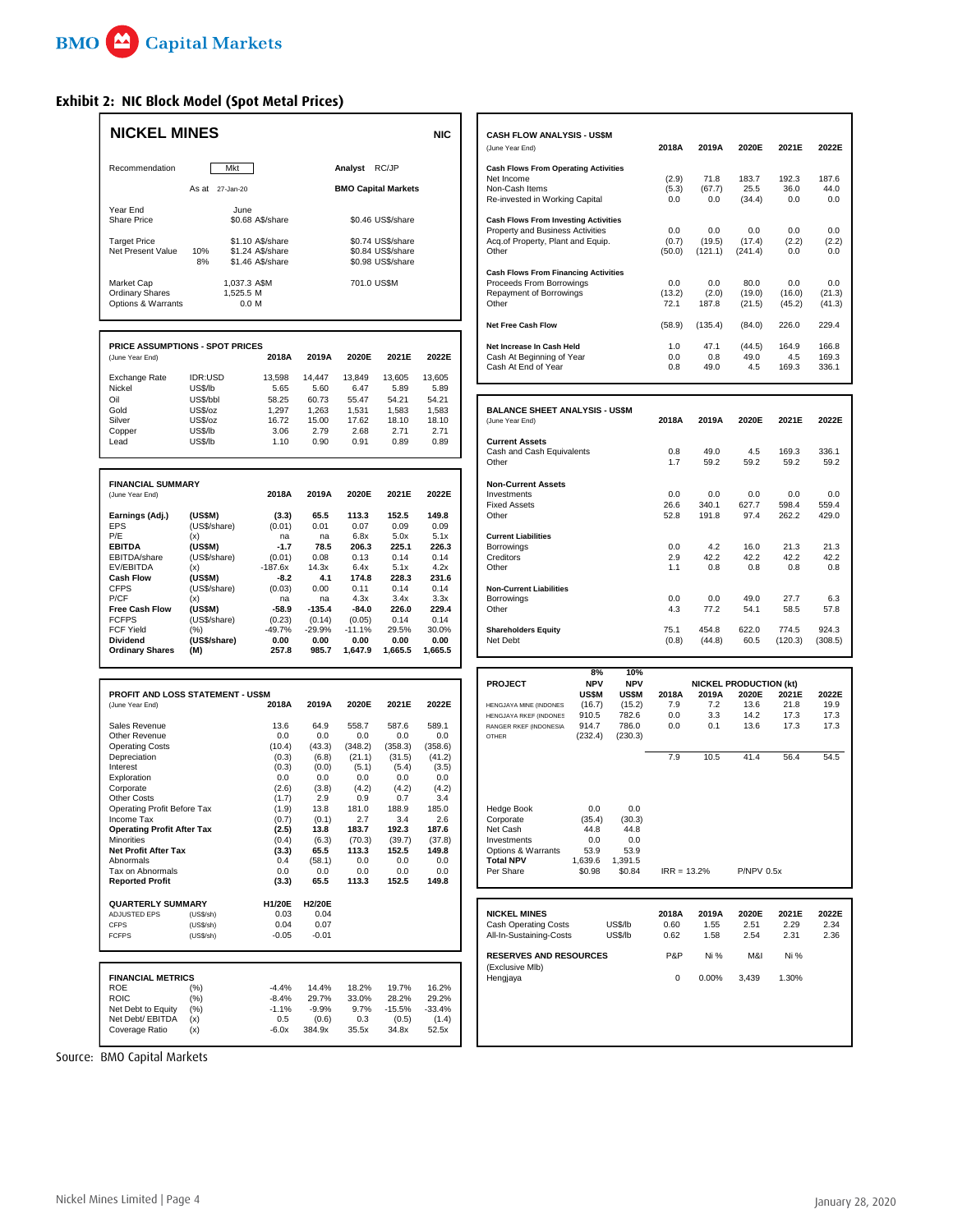



#### **IMPORTANT DISCLOSURES**

#### **Analyst's Certification**

We, Rene Cartier and Jackie Przybylowski, hereby certify that the views expressed in this report accurately reflect our personal views about the subject securities or issuers. We also certify that no part of our compensation was, is, or will be, directly or indirectly, related to the specific recommendations or views expressed in this report.

Analysts who prepared this report are compensated based upon (among other factors) the overall profitability of BMO Capital Markets and their affiliates, which includes the overall profitability of investment banking services. Compensation for research is based on effectiveness in generating new ideas and in communication of ideas to clients, performance of recommendations, accuracy of earnings estimates, and service to clients.

Analysts employed by BMO Nesbitt Burns Inc. and/or BMO Capital Markets Limited are not registered as research analysts with FINRA. These analysts may not be associated persons of BMO Capital Markets Corp. and therefore may not be subject to the FINRA Rule 2241 restrictions on communications with a subject company, public appearances and trading securities held by a research analyst account.

#### **Company Specific Disclosures**

Disclosure 16: A research analyst has extensively viewed the material operations of Nickel Mines Limited.

Disclosure 17: Nickel Mines Limited has paid or reimbursed some or all of the research analyst's travel expenses.

#### **Methodology and Risks to Target Price/Valuation for Nickel Mines Limited (NIC-ASX)**

**Methodology:** The target price is derived using a blend of NAV and EV/EBITDA multiples.

**Risks:** Risks to our target price include a material difference of actual commodity prices or FX compared with our price assumptions, future revisions to tax, mining codes, export policy, or further mandated divestment of ownership from foreign owners in Indonesia.

#### **Distribution of Ratings (January 27, 2020)**

| Rating category I | BMO rating     | <b>BMOCM US</b><br>Universe* | BMOCM US IB<br>Clients** | BMOCM US IB<br>Clients*** | <b>BMOCM</b><br>Universe**** | <b>BMOCM IB</b><br>Clients***** | StarMine<br>Universe~ |
|-------------------|----------------|------------------------------|--------------------------|---------------------------|------------------------------|---------------------------------|-----------------------|
| Buy               | Outperform     | 44.2 %                       | 26.4 %                   | $52.1\%$                  | $46.9\%$                     | 54.7 %                          | 57.7%                 |
| Hold              | Market Perform | $51.1\%$                     | $19.9\%$                 | $45.4\%$                  | $49.5\%$                     | $44.2\%$                        | 37.5%                 |
| Sell              | Underperform   | $4.7\%$                      | $12.0\%$                 | $2.5\%$                   | $3.6\%$                      | $1.1\%$                         | 4.8%                  |

\* Reflects rating distribution of all companies covered by BMO Capital Markets Corp. equity research analysts.

\*\* Reflects rating distribution of all companies from which BMO Capital Markets Corp. has received compensation for Investment Banking services as percentage within ratings category.

\*\*\* Reflects rating distribution of all companies from which BMO Capital Markets Corp. has received compensation for Investment Banking services as percentage of Investment Banking clients.

\*\*\*\* Reflects rating distribution of all companies covered by BMO Capital Markets equity research analysts.

\*\*\*\*\* Reflects rating distribution of all companies from which BMO Capital Markets has received compensation for Investment Banking services as percentage of Investment Banking clients.

~ As of April 1, 2019.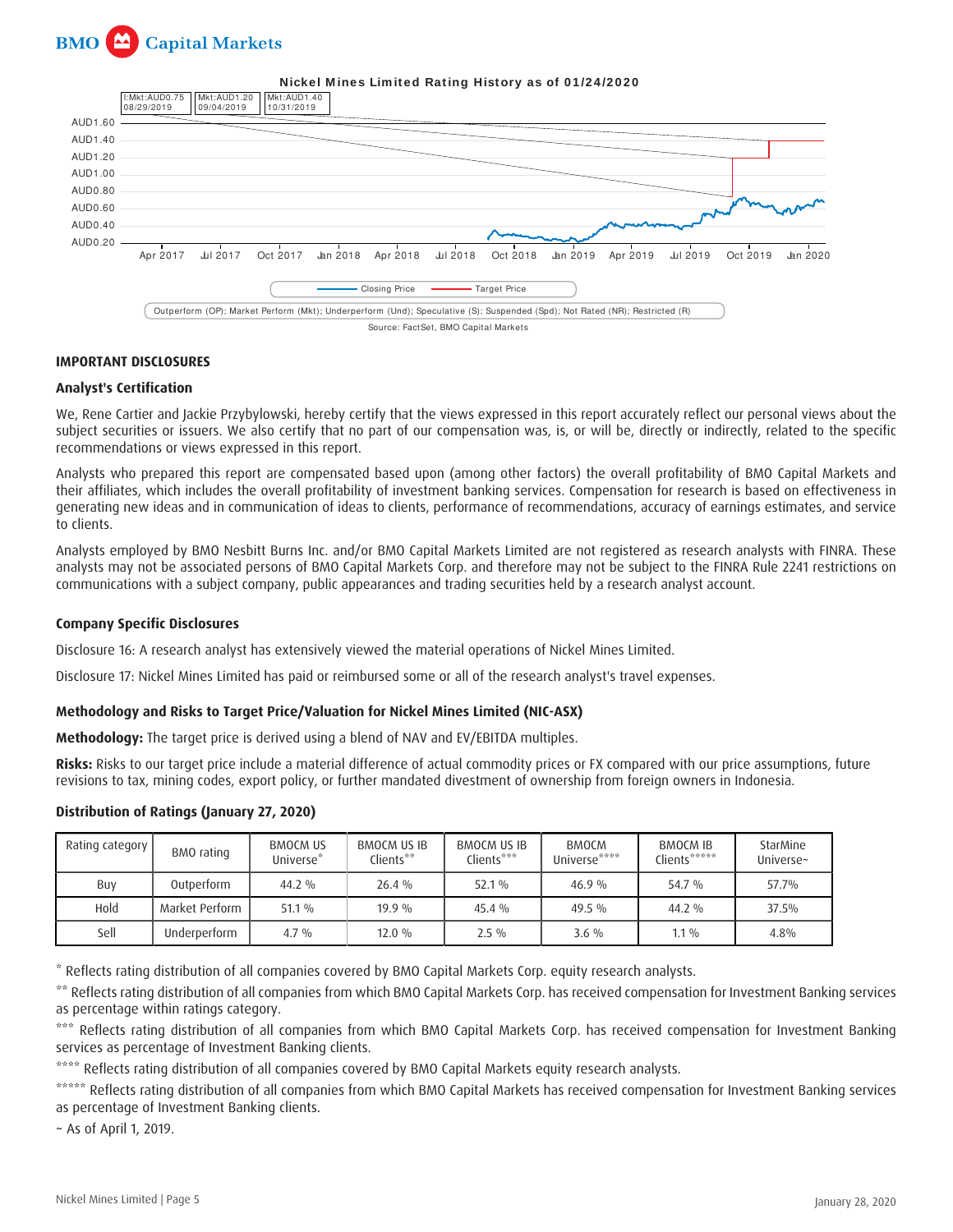

## **Ratings Key (as of October 2016)**

We use the following ratings system definitions: OP = Outperform - Forecast to outperform the analyst's coverage universe on a total return basis; Mkt = Market Perform - Forecast to perform roughly in line with the analyst's coverage universe on a total return basis; Und = Underperform - Forecast to underperform the analyst's coverage universe on a total return basis; (S) = Speculative investment; Spd = Suspended - Coverage and rating suspended until coverage is reinstated; NR = No Rated - No rating at this time; and R = Restricted - Dissemination of research is currently restricted.

BMO Capital Markets' seven Top 15 lists guide investors to our best ideas according to different objectives (CDN Large Cap, CDN Small Cap, US Large Cap, US Small Cap, Income, CDN Quant, and US Quant have replaced the Top Pick rating).

#### **Prior BMO Capital Markets Rating System**

**(April 2013 - October 2016)** [http://researchglobal.bmocapitalmarkets.com/documents/2013/rating\\_key\\_2013\\_to\\_2016.pdf](http://researchglobal.bmocapitalmarkets.com/documents/2013/rating_key_2013_to_2016.pdf?)

**(January 2010 - April 2013)** [http://researchglobal.bmocapitalmarkets.com/documents/2013/prior\\_rating\\_system.pdf](http://researchglobal.bmocapitalmarkets.com/documents/2013/prior_rating_system.pdf?)

#### **Other Important Disclosures**

For Important Disclosures on the stocks discussed in this report, please go to <https://researchglobal0.bmocapitalmarkets.com/public-disclosure/> or write to Editorial Department, BMO Capital Markets, 3 Times Square, New York, NY 10036 or Editorial Department, BMO Capital Markets, 1 First Canadian Place, Toronto, Ontario, M5X 1H3.

#### **Dissemination of Research**

Dissemination of BMO Capital Markets Equity Research is available via our website <https://researchglobal0.bmocapitalmarkets.com/> Institutional clients may also receive our research via Thomson Reuters, Bloomberg, FactSet, and Capital IQ. Research reports and other commentary are required to be simultaneously disseminated internally and externally to our clients. Research coverage of licensed cannabis producers and other cannabis-related companies is made available only to eligible approved North American, Australian, and EU-based BMO Nesbitt Burns Inc., BMO Capital Markets Limited, and BMO Capital Markets Corp. clients via email, our website and select third party platforms.

~ Research distribution and approval times are provided on the cover of each report. Times are approximations as system and distribution processes are not exact and can vary based on the sender and recipients' services. Unless otherwise noted, times are Eastern Standard and when two times are provided, the approval time precedes the distribution time.

BMO Capital Markets may use proprietary models in the preparation of reports. Material information about such models may be obtained by contacting the research analyst directly. There is no planned frequency of updates to this report.

For recommendations disseminated during the preceding 12-month period, please visit: [https://researchglobal0.bmocapitalmarkets.com/public](https://researchglobal0.bmocapitalmarkets.com/public-disclosure/)[disclosure/](https://researchglobal0.bmocapitalmarkets.com/public-disclosure/).

#### **General Disclaimer**

"BMO Capital Markets" is a trade name used by the BMO Investment Banking Group, which includes the wholesale arm of Bank of Montreal and its subsidiaries BMO Nesbitt Burns Inc., BMO Capital Markets Limited in the U.K., Bank of Montreal Europe Plc in Ireland and BMO Capital Markets Corp. in the U.S. BMO Nesbitt Burns Inc., BMO Capital Markets Limited, Bank of Montreal Europe Plc and BMO Capital Markets Corp are affiliates. Bank of Montreal or its subsidiaries ("BMO Financial Group") has lending arrangements with, or provide other remunerated services to, many issuers covered by BMO Capital Markets. The opinions, estimates and projections contained in this report are those of BMO Capital Markets as of the date of this report and are subject to change without notice. BMO Capital Markets endeavours to ensure that the contents have been compiled or derived from sources that we believe are reliable and contain information and opinions that are accurate and complete. However, BMO Capital Markets makes no representation or warranty, express or implied, in respect thereof, takes no responsibility for any errors and omissions contained herein and accepts no liability whatsoever for any loss arising from any use of, or reliance on, this report or its contents. Information may be available to BMO Capital Markets or its affiliates that is not reflected in this report. The information in this report is not intended to be used as the primary basis of investment decisions, and because of individual client objectives, should not be construed as advice designed to meet the particular investment needs of any investor. Nothing herein constitutes any investment, legal, tax or other advice nor is it to be relied on in any investment or decision. If you are in doubt about any of the contents of this document, the reader should obtain independent professional advice. This material is for information purposes only and is not an offer to sell or the solicitation of an offer to buy any security. BMO Capital Markets or its affiliates will buy from or sell to customers the securities of issuers mentioned in this report on a principal basis. BMO Capital Markets or its affiliates, officers, directors or employees have a long or short position in many of the securities discussed herein, related securities or in options, futures or other derivative instruments based thereon. The reader should assume that BMO Capital Markets or its affiliates may have a conflict of interest and should not rely solely on this report in evaluating whether or not to buy or sell securities of issuers discussed herein.

#### **Additional Matters**